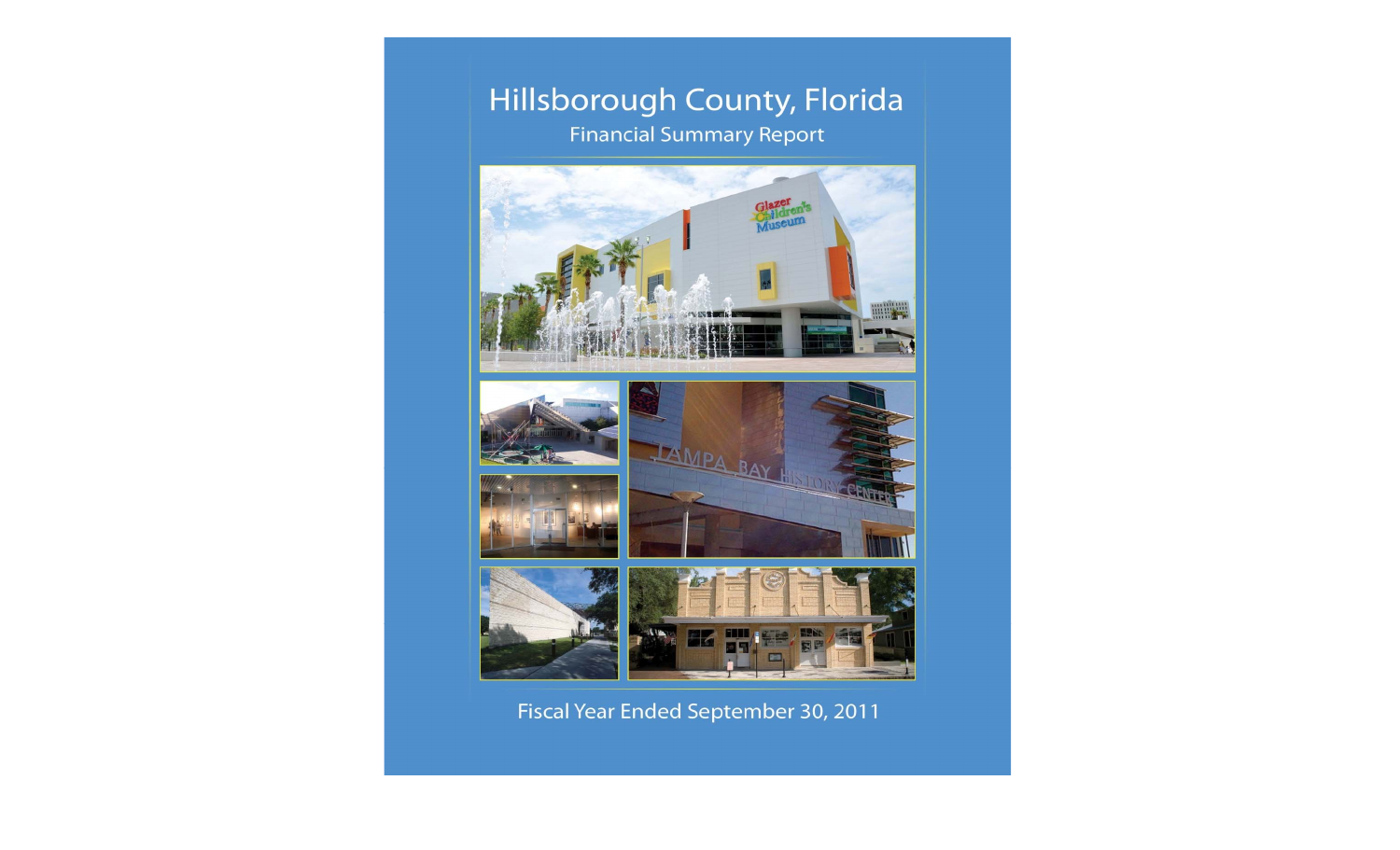

To the Residents of Hillsborough County:

I am pleased to provide you with the *Hillsborough County, Florida Financial Summary Report for the Fiscal Year Ended September 30, 2011*. It presents the County's fiscal year 2011 financial activity in a concise and easy-to-read format. This year's cover spotlights a variety of museums located in Hillsborough County.

The information in this *Financial Summary Report* was derived from the *Hillsborough County, Florida Comprehensive Annual Financial Report for the Fiscal Year Ended September 30, 2011 (CAFR)*. The CAFR consists of 250 pages of detailed financial statements, notes, schedules, and reports. The CAFR is posted at www.hillsclerk.com (select "Clerks in the Sunshine" and then "Financial Reports - County"). It is also available at the County Finance Department, County Center 12<sup>th</sup> Floor, 601 E. Kennedy Blvd, Tampa, FL 33602 or by calling (813) 307-7026. The *Financial Summary Report p*resents the financial information of all County government operations, including those of the Board of County Commissioners, Clerk of Circuit Court, Property Appraiser, Sheriff, Supervisor of Elections, and Tax Collector, but excludes discretely presented component units. Since the *Financial Summary Report* contains simplified information, it does not conform to Generally Accepted Accounting Principles (GAAP) for governmental entities. As the Chief Financial Officer of Hillsborough County, I am fully responsible for the accuracy of these financial reports. I hope that you find this report interesting and informative.

Sincerely,

Pat Frank

Pat Frank

## **Principal Officials**

#### **BOARD OF COUNTY COMMISSIONERS**

Hillsborough County's legislative body consists of a seven-member Board of County Commissioners (BOCC) elected by the voters. Board members at fiscal year-end were:

- **Al Higginbotham, Chair Pat Frank**
- Mark Sharpe, *Vice-Chair*
- 
- Victor D. Crist David Gee
- Ken Hagan
- 
- Sandra L. Murman



Visit the County's web site at**hillsboroughcounty.org** 

#### **CONSTITUTIONALOFFICERS**

Constitutional Officers are elected officials responsible for functions of County government specified in the Florida Constitution. Constitutional Officers at fiscal year-end were:

- *Clerk of Circuit Court*
- $\mathcal{L}_{\mathcal{A}}$  Doug Belden Kevin Beckner *Tax Collector* 
	- *Sheriff*
- г Earl Lennard Lesley "Les" Miller, Jr. *Supervisor of Elections* 
	- Rob Turner *Property Appraiser*

#### **APPOINTED OFFICIALS**

- Michael S. Merrill *County Administrator*
- Donald R. Odom*Interim County Attorney*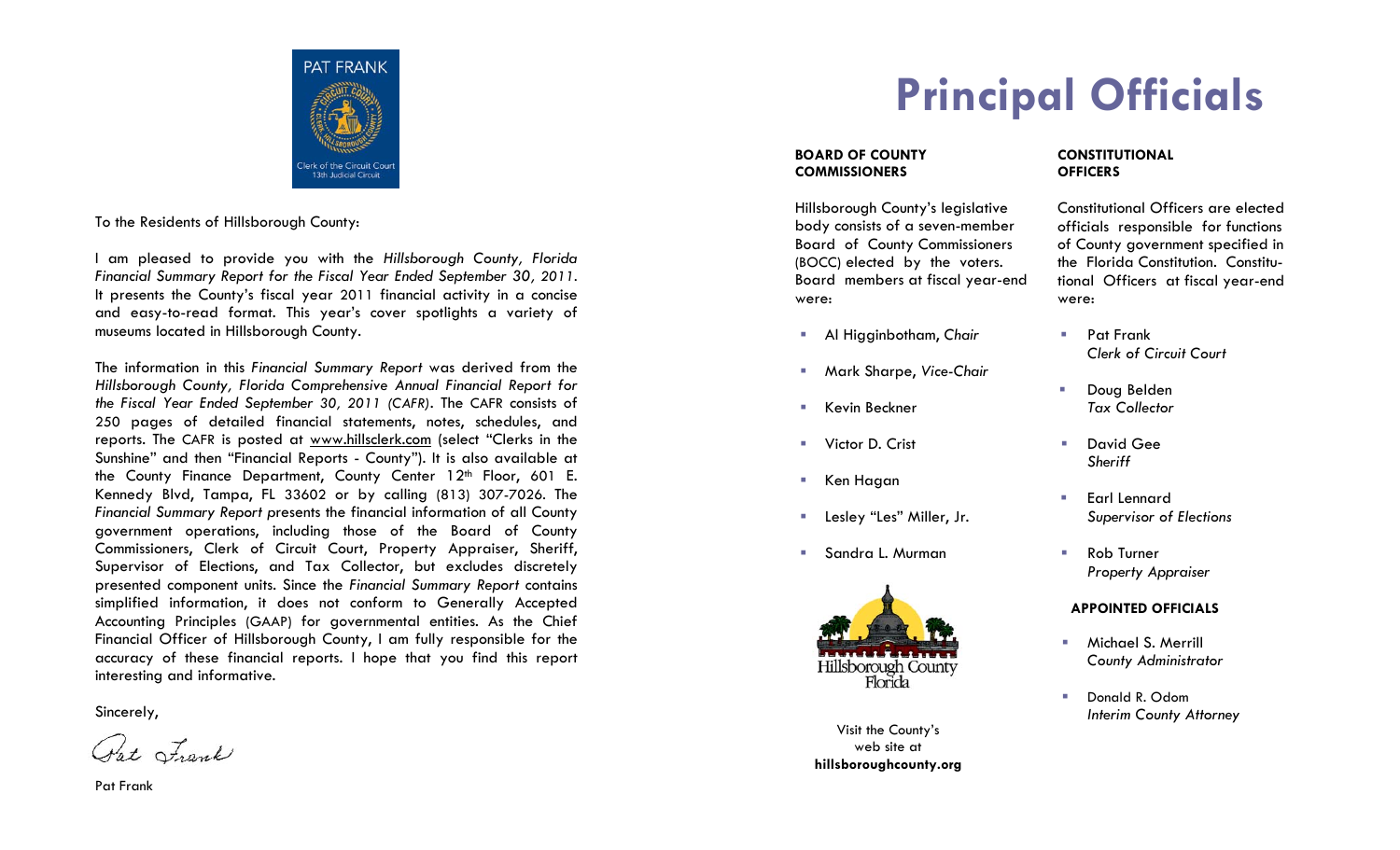### **Revenues**

Total revenues fell \$58 million or 3 % from the previous year.

|                                      | <b>Fiscal Yr</b> | <b>Fiscal Yr</b> | Increase       |                       |
|--------------------------------------|------------------|------------------|----------------|-----------------------|
| <b>Amounts in Millions</b>           | 2011             | 2010             | (Decrease)     | Change                |
|                                      |                  |                  |                |                       |
| <b>Governmental activities:</b>      |                  |                  |                |                       |
| Property taxes                       | \$<br>561        | 631              | (70)           | $-11\%$               |
| Sales taxes and state                |                  |                  |                |                       |
| shared revenues                      | 375              | 364              | 11             | $3\frac{9}{6}$        |
| Other taxes                          | 47               | 45               | $\overline{2}$ | $4\frac{9}{6}$        |
| Investment earnings                  | 11               | 25               | (14)           | $-56$ %               |
| <b>Charges for services</b>          | 169              | 173              | (4)            | $-2\frac{9}{6}$       |
| <b>Grants and contributions</b>      | 156              | 153              | 3              | $2\frac{9}{6}$        |
| Other revenues                       | 53               | 59               | (6)            | $-10%$                |
| <b>Total governmental activities</b> | 1,372            | 1,450            | (78)           | $-5\frac{9}{6}$       |
|                                      |                  |                  |                |                       |
| <b>Business-type activities:</b>     |                  |                  |                |                       |
| Water                                | 216              | 197              | 19             | $10 \frac{9}{6}$      |
| Solid Waste                          | 102              | 101              | 1              | $1\%$                 |
| Total business-type activities       | 318              | 298              | 20             | $7\%$                 |
|                                      |                  |                  |                |                       |
| Total revenues                       | 1,690            | 1,748            | (58)           | $-3$<br>$\frac{0}{0}$ |
|                                      |                  |                  |                |                       |

**Governmental activities** are activities supported primarily by taxes, state shared revenues, charges for service, or federal and state grants. Governmental activities consist of all activities not included in the business-type activities category.

**Business-type activities** are activities supported by fees and user charges that are set to recover the cost of services provided. Business-type activities consist of the Water and the Solid Waste utilities.

 *Property taxes* fell \$70.0 million or 11% due to a \$2.77 billion or 4.3% reduction in the assessed value of taxable real property in Hillsborough County. This decline was primarily the result of real property market

values falling \$3.5 billion, offset by property tax exemptions falling only \$0.75 billion (since market values less exemptions equal assessed values).

*Sales taxes* consist of discretionary sales surtaxes such as the Community Investment Tax and Health Care Sales Surtax. *State shared revenues* consist of revenues received from the state of Florida such as the Local Government Half-Cent Sales Tax, state revenue sharing proceeds, the Constitutional Fuel Tax, County Fuel Tax and the State Housing Initiatives Partnership program. There was an overall increase of \$11.2 million from the prior year due to higher retail sales.

*Investment earnings* declined \$13.5 million or 56% from the previous year because interest earnings on the County's investment pool dropped from 1.45% for fiscal year 2010 to 0.82% for fiscal year 2011 due to a decline in already low market interest rates.

*Charges for services* fell \$3.8 million due to a variety of factors: A \$1.3 million decrease in revenues associated with the indirect cost allocation plan which assigns costs to benefiting departments. A \$0.6 million decrease in the Tax Collector's statutory fee for collecting taxes due to lower value of property taxes collected. A \$0.5 million decrease in revenues assigned to the 800 MHz inter-governmental radio communication program as a result of lower civil traffic infractions and pollution control violation fees. A \$1.4 million decrease in reimbursements received for maintaining roads and stormwater management infrastructure engineering services in fiscal year 2011.

*Other revenues* decreased \$6.1 million or 10% primarily due to a nonrecurring \$6.1 million sale of environmentally sensitive land to the state's Florida Communities Trust (Lake Dan) during fiscal year 2010. By selling environmentally sensitive land to the Florida Communities Trust, additional funding is provided to buy and protect more environmentally sensitive land in the County.

*Water* utility revenues increased \$19 million due to higher consumption from new rules allowing twice weekly lawn sprinkling and automatic rate increases based on an index published by the Florida Public Service Commission.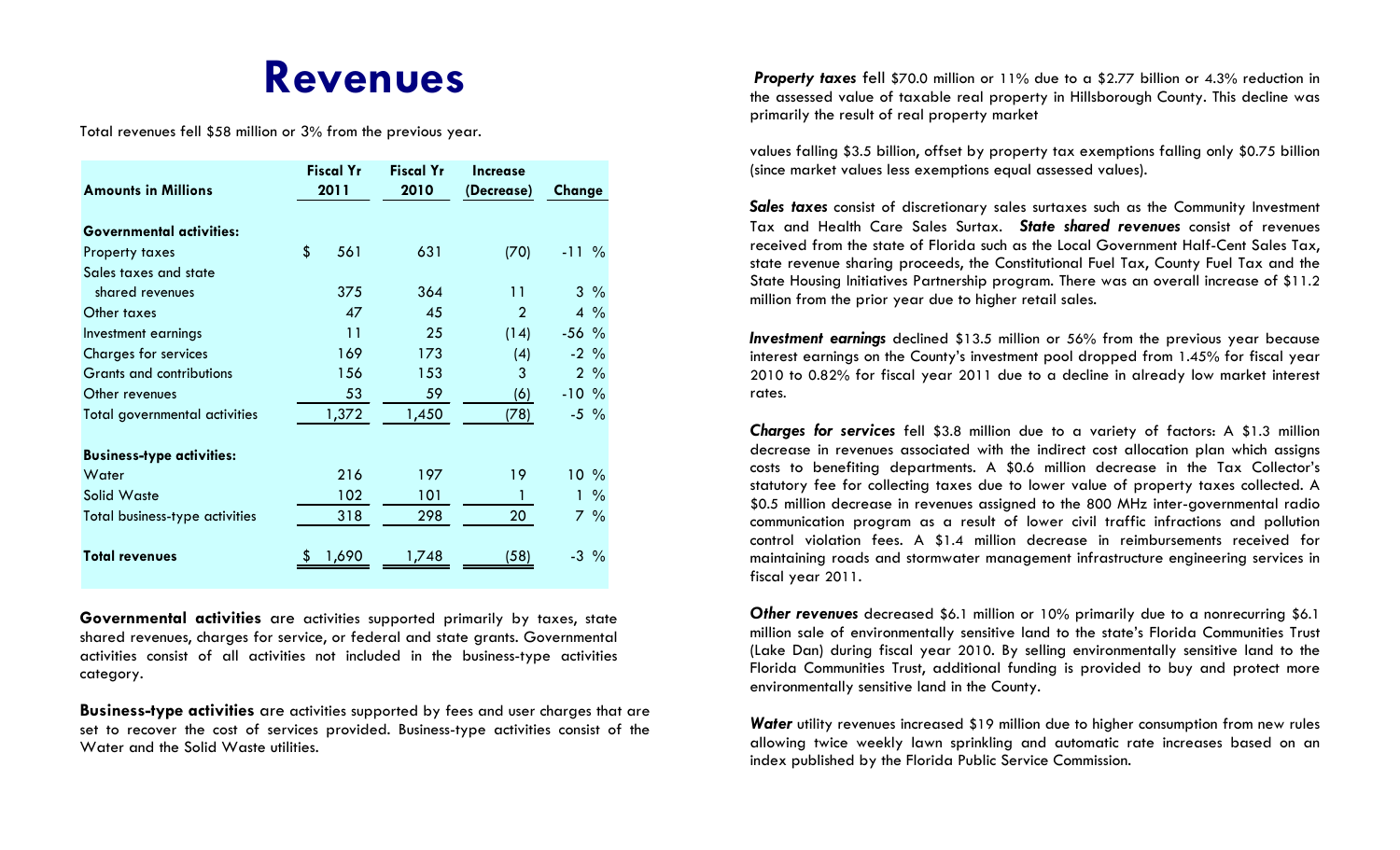### **Expenses**

Total expenses fell \$61 million or 4 % from the previous year.

|                                      | <b>Fiscal Yr</b> | <b>Fiscal Yr</b> | <b>Increase</b> |                 |
|--------------------------------------|------------------|------------------|-----------------|-----------------|
| <b>Amounts in Millions</b>           | 2011             | 2010             | (Decrease)      | Change          |
|                                      |                  |                  |                 |                 |
| <b>Governmental Activities:</b>      |                  |                  |                 |                 |
| General government                   | \$<br>274        | 288              | (14)            | $-5\frac{9}{6}$ |
| <b>Public safety</b>                 | 511              | 519              | (8)             | $-2\frac{9}{6}$ |
| <b>Physical environment</b>          | 30               | 36               | (6)             | $-17%$          |
| Transportation                       | 73               | 83               | (10)            | $-12%$          |
| Economic environment                 | 71               | 79               | (8)             | $-10\%$         |
| <b>Human services</b>                | 227              | 245              | (18)            | $-7\%$          |
| Culture and recreation               | 80               | 90               | (10)            | $-11\%$         |
| Interest on long-term debt           | 26               | 26               | --              | --              |
| <b>Total governmental activities</b> | 1,292            | 1,366            | (74)            | $-5\frac{9}{6}$ |
|                                      |                  |                  |                 |                 |
| <b>Business-type Activities:</b>     |                  |                  |                 |                 |
| Water                                | 197              | 190              | $\overline{7}$  | $4\frac{9}{6}$  |
| <b>Solid Waste</b>                   | 105              | 99               | 6               | $6\frac{9}{6}$  |
| Total business-type activities       | 302              | 289              | 13 <sup>°</sup> | $4\frac{9}{6}$  |
|                                      |                  |                  |                 |                 |
| <b>Total expenses</b>                | 1,594            | 1,655            | (61)            | $-4\frac{9}{6}$ |
|                                      |                  |                  |                 |                 |

*General government* expenses include categories such as administrative, financial, court administration and court-related, budgeting and accounting, property assessments and tax collection, master planning, zoning, and economic development. General government expenses decreased \$13.6 million primarily due to: a \$8.6 million decrease in General Fund personnel cost; a \$1.0 million reduction in the statutory fees for tax collection and property appraisal services due to a decline in property taxes collected; a \$0.6 million reduction in Clerk of Circuit Court expenditures; and a \$2.6 million decrease due to the nonrecurring write-off of maintenance costs from certain Capital Improvement Program projects during fiscal year 2010.

*Public safety* expenses are for protecting people and property. This category includes costs of the Sheriff, Fire Rescue, the Medical Examiner, Consumer Affairs, building inspections, and emergency and disaster relief services. Expenses decreased \$8.0 million due to: a \$3.7 million decrease in personnel services and operating expenses in the General Fund; a \$2.7 million reduction in compensated absences due the Voluntary Separation Incentive Program that encouraged retirement-eligible employees to resign; and \$1.6 million of nonrecurring construction at the Sheriff's Operations Center in fiscal year 2010.

*Physical environment* expenses are associated with conserving and managing natural resources such as air, water, soil, wildlife, as well as controlling pollution.

*Transportation* expenses are related to maintaining county roads, bridges, street lighting, stormwater systems, other infrastructure, and highway safety projects. Expenses decreased \$10.0 million primarily due to: a \$3.4 million decrease in personnel and operating expenses; a \$4.3 million decrease in road resurfacing costs; and a \$3.1 million decrease in infrastructure disposals.

*Economic environment* expenses are related to: new business promotion and development; disadvantaged minority, women and small business enterprise programs; and housing assistance and rehabilitation programs. Expenses decreased \$8.6 million primarily due to: a \$3.6 million reduction in payments to the city of Tampa for tax increment levies; a \$7.9 million decrease in grants and aids to private organizations; offset by a \$3.0 million increase in community development payments for apartment projects for affordable housing.

*Human services* expenses include providing services such as health care for the poor, public assistance, care for the elderly, social services, as well as animal and mosquito control. Expenses decreased \$17.8 million primarily due to: a \$10.1 million decrease in medical payments for low-income County residents due to negotiating lower medical reimbursement costs, having more efficient medical management, and emphasizing personal member accountability to reduce the number of members in the <sup>p</sup>lan; a \$4.6 million decrease in personnel, contractual services, other operating, and depreciation expenses; and a \$1.2 million decrease in grant expenses.

*Culture and recreation* expenses are associated with libraries, parks, and recreational facilities. Expenses decreased \$9.4 million primarily due to: a \$1.5 million in personnel cost; a \$3.4 million decrease in repairs and maintenance, office supplies, books, professional services, other operating expenses, and the indirect cost allocation plan; and a \$3.4 million decrease in aids to other governments.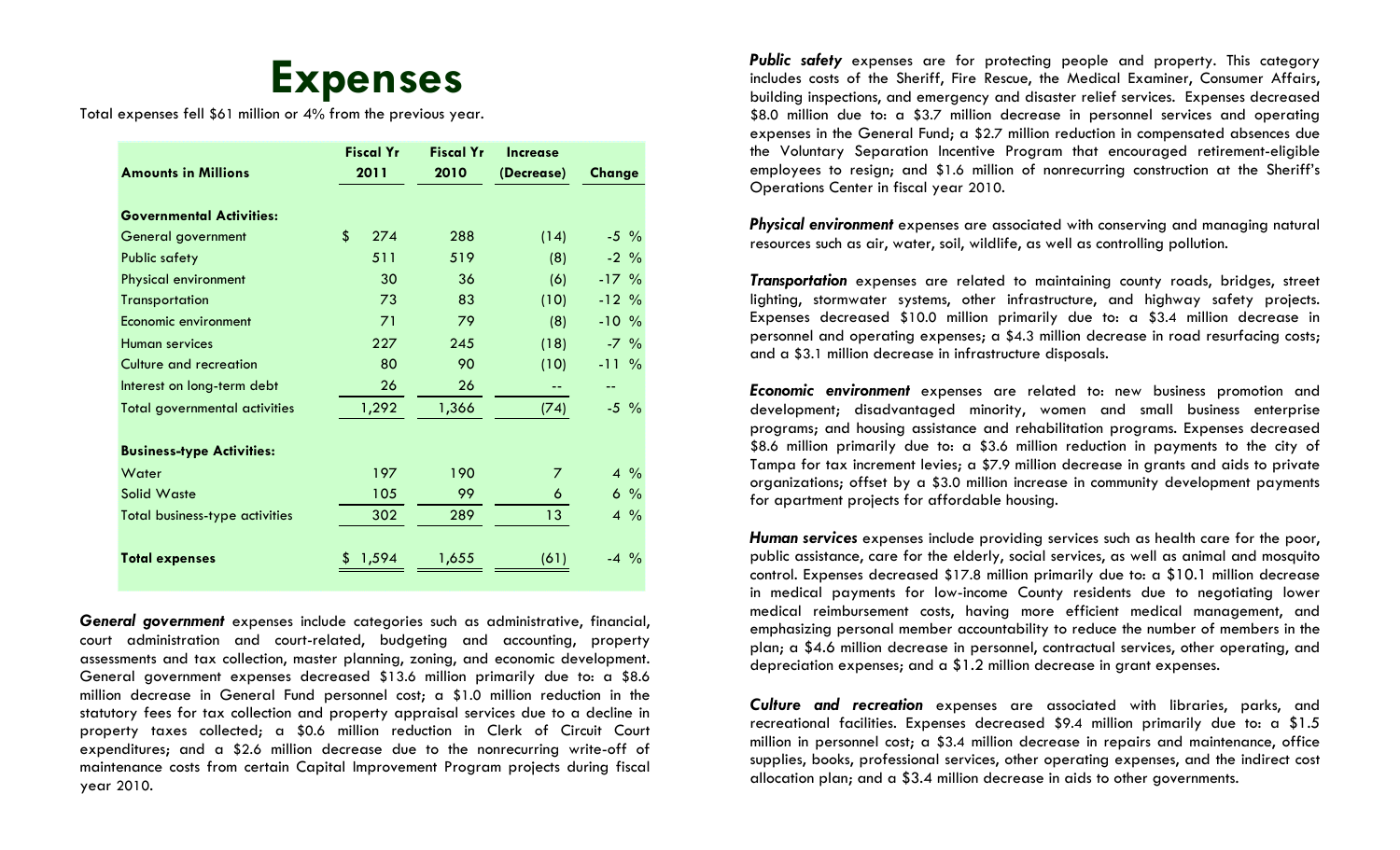# Balance Sheet

September 30, 2011 Amounts in Millions

|                                         | <b>Governmental</b> | <b>Business-Type</b> |              | <b>Prior</b>     |
|-----------------------------------------|---------------------|----------------------|--------------|------------------|
| <b>ASSETS</b>                           | <b>Activities</b>   | <b>Activities</b>    | <b>Total</b> | <b>Fiscal Yr</b> |
| <b>Cash and investments</b>             | \$<br>1,216         | 533                  | 1,749        | 1,617            |
| Due from state/federal governments      | 57                  |                      | 57           | 70               |
| Receivables/other current assets        | 46                  | 31                   | 77           | 161              |
| Capital assets, net of depreciation     | 6,889               | 1,072                | 7,961        | 7,882            |
| Notes receivable/noncurrent assets      | 93                  | 109                  | 202          | $114$            |
|                                         | 8,301               | 1,745                | 10,046       | 9,844            |
| <b>LIABILITIES</b>                      |                     |                      |              |                  |
| <b>Accounts payable</b>                 | 102                 | 23                   | 125          | 131              |
| Accrued payroll liabilities, etc.       | 27                  | 5                    | 32           | 51               |
| Deferred revenues (taxes or other       |                     |                      |              |                  |
| revenues received but not yet earned)   | 103                 | 21                   | 124          | 127              |
| Deposits payable                        |                     | 12                   | 12           | 11               |
| Long-term liabilities                   | 753                 | 388                  | 1,141        | 1,008            |
|                                         | 985                 | 449                  | 1,434        | 1,328            |
| <b>NET ASSETS (Equity)</b>              |                     |                      |              |                  |
| Invested in capital assets, net of debt | 6,261               | 845                  | 7,106        | 7,043            |
| Net assets, restricted                  | 346                 | 95                   | 441          | 461              |
| Net assets, unrestricted                | 709                 | 356                  | 1,065        | 1,012            |
| <b>Total net assets</b>                 | 7,316               | 1,296                | 8,612        | 8,516            |

The balance sheet shows the financial position of the County on the last day of the fiscal year compared to the prior year. The balance sheet and other statements in this report were summarized from the *Hillsborough County, Florida Comprehensive Annual Financial Report*. To simplify presentation, the statements in this *Financial Summary Report* are not in GAAP format. Restricted net assets represent equity that may be used only as specified by debt covenants, grantors, laws or regulations, other governments, or other external restrictions.

## **Cash & Investments**

The County manages its investment portfolio with the primary objectives of safeguarding principal, ensuring liquidity to meet daily cash needs, and maximizing investment earnings within statutory and fiduciary requirements. For fiscal year 2011, the Board of County Commissioners Investment Pool had an overall annual rate of return of .82%. At September 30, 2011, the County investment portfolio was invested as shown below.

|                                                     |    | Amount in<br><b>Millions</b> |          | Percent<br>of Total |  |
|-----------------------------------------------------|----|------------------------------|----------|---------------------|--|
| U.S. treasury and govt. sponsored agency securities | \$ | 1,117                        | 61%      |                     |  |
| <b>Bank</b> accounts                                |    | 255                          |          | $14\%$              |  |
| Government-only money market mutual funds           |    | 18                           |          | $1 \frac{9}{6}$     |  |
| State Board of Administration's Florida PRIME and   |    |                              |          |                     |  |
| Fund B investment pools                             |    | 255                          |          | $14\%$              |  |
| Corporate notes and commercial paper                |    | 162                          |          | $9\%$               |  |
| Municipal bonds                                     |    | 11                           |          | $1\%$               |  |
| Total cash and investments                          |    | 1,818                        | $100 \%$ |                     |  |
| Less amounts held in trust for non-County entities  |    | (69)                         |          |                     |  |
| <b>Total County cash and investments</b>            |    | 1.749                        |          |                     |  |



This chart shows the County's investment returns over the past five years. For greater safety and flexibility, the County kept the overall weighted average maturity on its Investment Pool at only "1.2 years" at September 30, 2011. Standard & Poor's awarded the County's Investment Pool its second highest fund credit quality rating of AA+f.